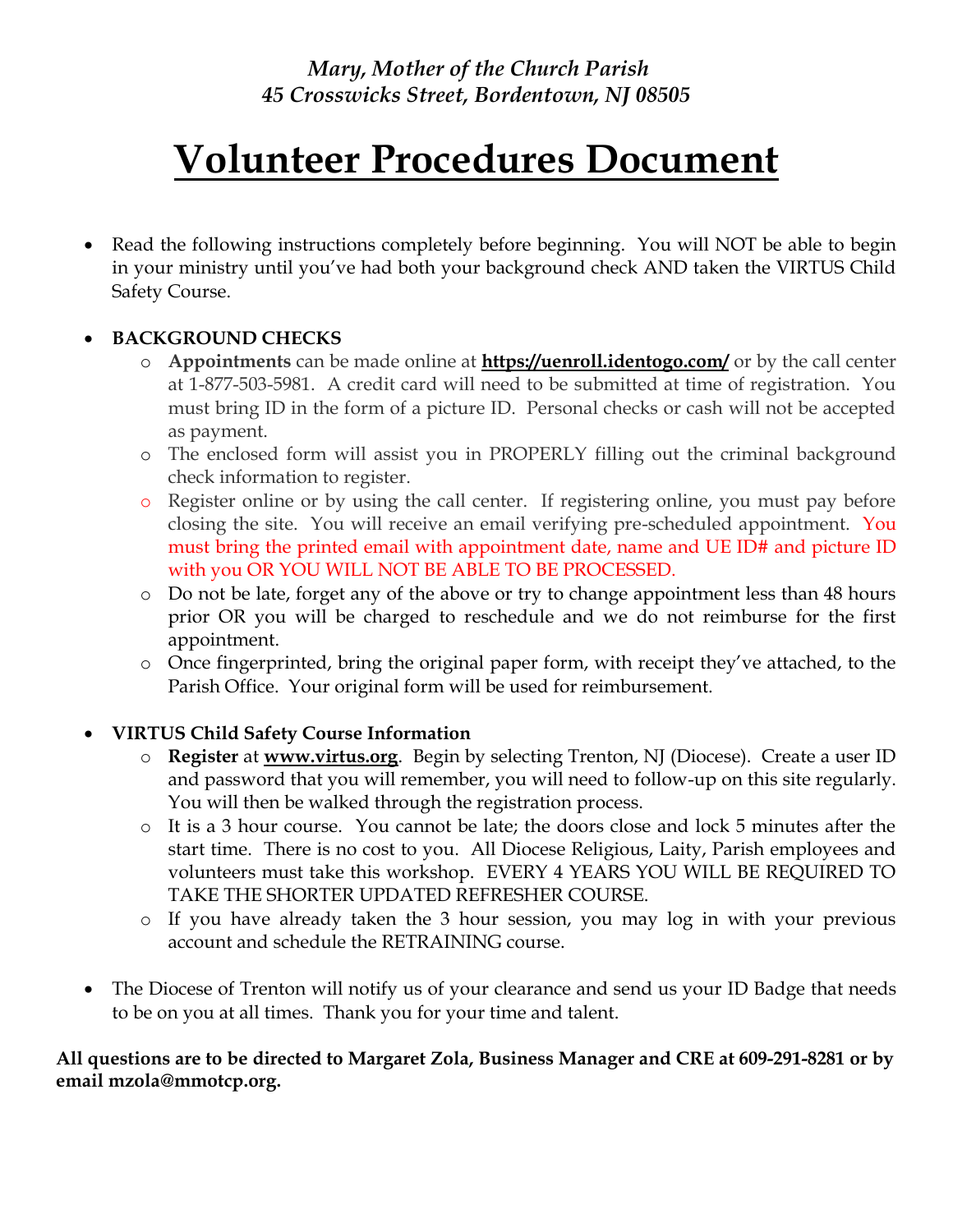## **BACKGROUND CHECKS ONLINE USER GUIDE**

- To begin log into **https://uenroll.identogo.com/**
- Enter Service Code **2F1J3Y**
- Click on **Schedule or Manage Appointment**
- Begin by entering in your Name, Date of Birth and Method of Contact
- Agency Identifiers
	- o Contributor Case Number **TRE113**
	- o Miscellaneous **(leave blank)**
- Citizenship
- Answer questions of alias and mailing address
- Personal Information
- Mailing Address
- Documents by choosing for example your Driver's License issued by a State *YOU MUST BRING THIS EXACT ID WITH YOU TO YOUR APPOINTMENT*
- Search for an Enrollment Center type in 08505 and they will give you nearby suggestions. Feel free to increase the number of results, more than 5.
- Select the site by clicking on the town you prefer and choose **next**
- Appointment Date and Time select date and time according to your schedule. Once you select **submit** you are locked into that appointment unless you need to change it at a later date. You will receive an email with your scheduled appointment information.
- **YOU MUST PRINTOUT EMAIL WITH YOUR APPOINTMENT DATE, NAME, AND UE ID# AND BRING IT WITH YOU TO YOUR APPOINTMENT ALONG WITH YOUR PICTURE ID. (sample below)**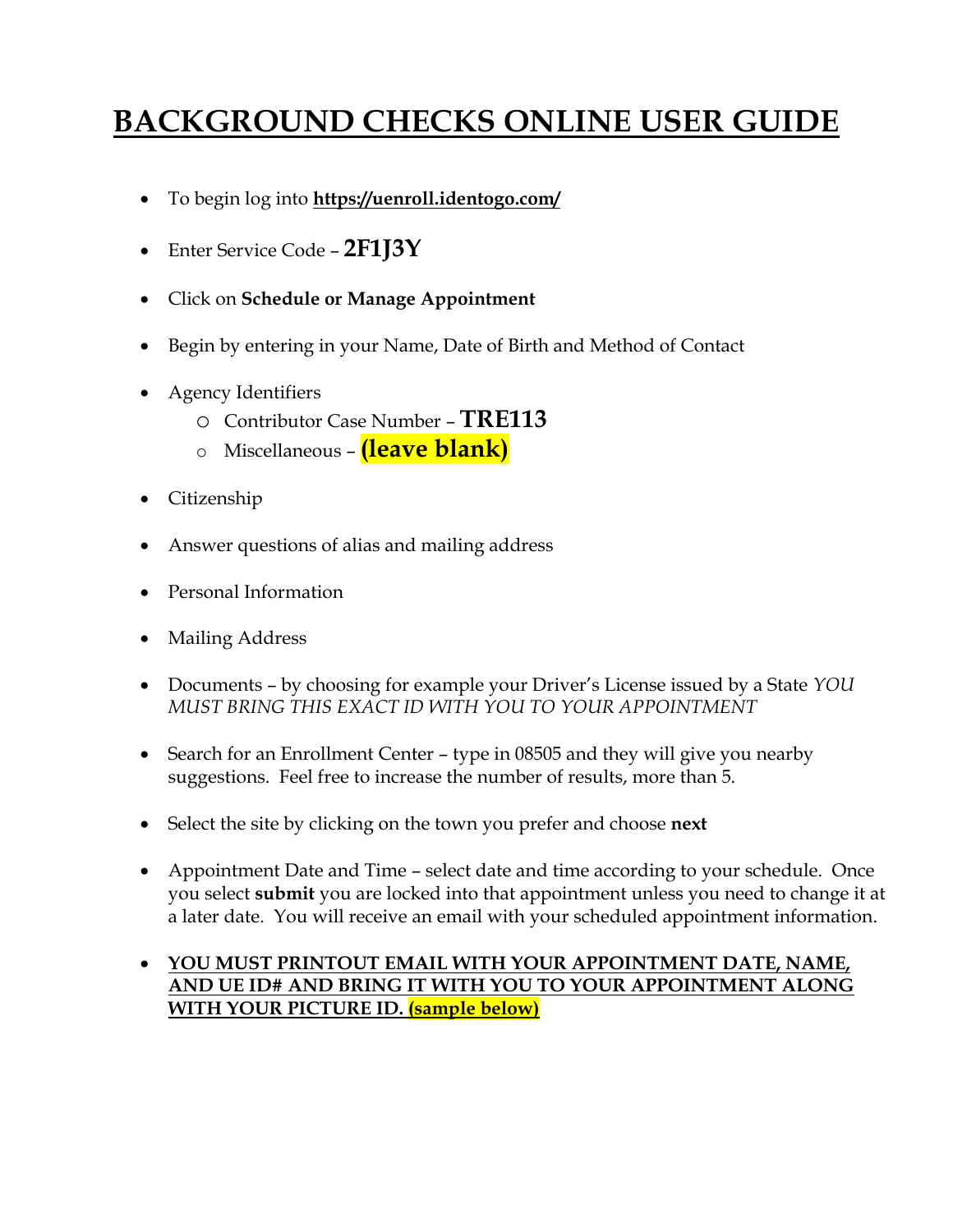#### Dziminski, Margaret

| From:    |
|----------|
| Sent:    |
| To:      |
| Subject: |

nobody@uemail.identogo.com Friday, February 7, 2020 11:26 AM Dziminski, Margaret IdentoGo Service Confirmation - NJ YOUTH SERVING ORGANIZATION VOLUNTEER-YSB-State&Fed

 $e$ 



#### **Service Details:**

Date: Customer: UE ID:

2/7/2020 @ 04:26 PM (UTC) **MARGARET DZIMINSKI** UZNJ-32F4HX

#### **Services**

| 2F1J3Y - NJ YOUTH SERVING           |         |
|-------------------------------------|---------|
| ORGANIZATION VOLUNTEER-YSB- \$23.25 |         |
| State&Fed                           |         |
| Sales Tax                           | \$0.80  |
| Total:                              | \$24.05 |

We accept the following methods of payment: Authorization Code, Business Check, Money Order, Credit Card Personal checks and cash will not be accepted

#### **IMPORTANT!**

YOU WILL BE REQUIRED TO BRING THE FOLLOWING DOCUMENTS TO YOUR ENROLLMENT. Legal Name must match exactly on all identification documents brought to enrollment 1. Passport Book or Card

All ID Documents must be the originals. Copies will not be accepted.

#### **Status as of 02/07/20**

**Pre-Enrolled** 

You have successfully pre-enrolled.

2F1J3Y - NJ YOUTH SERVING ORGANIZATION VOLUNTEER-YSB-State&Fed Appointment Details:

Time: Location:

3/3/2020 @ 09:00 AM (EST) IdentoGo 1230 Parkway Ave **Ste 102**